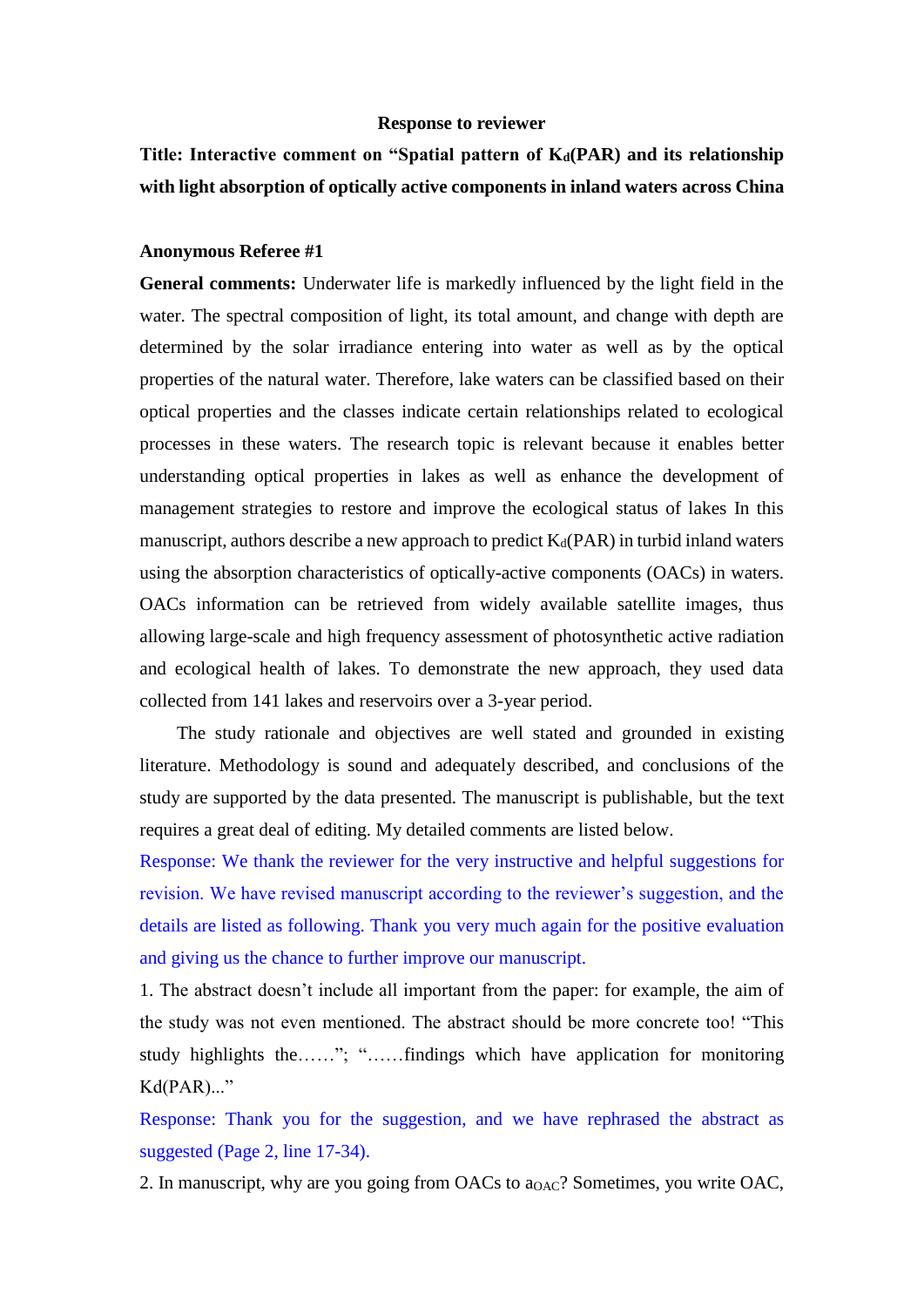other time you write  $a<sub>OACs</sub>$ . Unless there is a valid reason, it is important to use the same abbreviation throughout the manuscript.

Response: We are very sorry for the inconsistent expression, and we have checked the abbreviations throughout the manuscript. OACs is the abbreviation of optically active components, and aOACs represents the light absorption coefficient of optically active components. These are two different concepts. In our study, we analyzed the relationships between  $a_{OACs}$  and  $K_d(PAR)$ .

3. Line 38 and throughout the manuscript, the citations should be presented as the followed format (First author, et al., year), please do not list all authors in the text.

Response: We completely agree with you, and we have revised them in the manuscript according to your suggestion.

4. Line 43 "optically active compounds" and "optically active components". You need to develop some consistency regarding the use of terms.

Response: Thank you for the suggestion, and we have consistently used "optically active components" in the revised manuscript.

5. Line 61-64 A reference is required here.

Response: Thank you for the suggestion, and we have added the reference "Prieur & Sathyendranath, 1981)" in the revised manuscript (Page 3, line 60).

Prieur, L., Sathyendranath, S.: An optical classification of coastal and oceanic waters based on the specific spectral absorption curves of phytoplankton pigments, dissolved organic matter, and other particulate materials, Limnol. Oceanogr., 26(4), 671-689, 1981.

6. Line 117-137 Condense these sentences. Limit your description to details that would help readers under the context of the study. This section is not your emphasis. You can reduce the length as soon as possible.

Line 138-144 Same thing here. These details are superfluous. Please do not in so much detail.

Response: We have accepted the suggestion, and have rephrased these sentences, thanks for the instructive comments (Page 7, line 106-152 ).

7. Line 160 I care how long the samples are stored in the field and how to be stored.

Response: The surface water was collected in the acid-washed HDPE bottles, and were placed in a portable refrigerator at 4 ℃ about 1-2 days before they were carried back to the laboratory.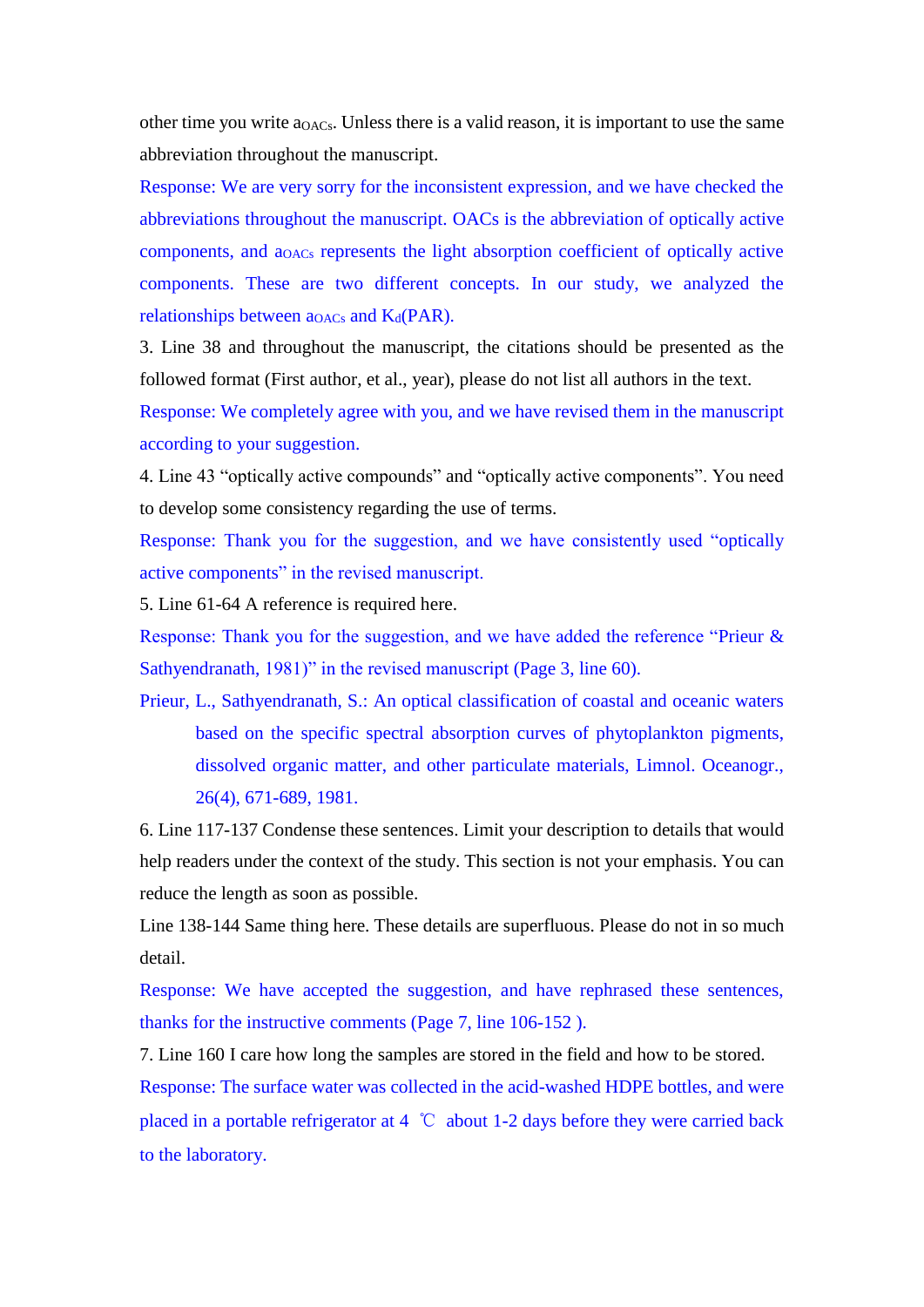8. Line 211 Has this classification been used before? If so, provide reference. In addition, and more importantly, this is the only time reference is made to CHAID approach in the entire manuscript. There is no reason to list the method, if it is not used in the analysis of data presented in the manuscript.

Response: Thank you for the comment. We have added the related references in the manuscript (Breiman et al., 1984; Hampton et al., 2017) (Page 9, line 185). The result of this analysis showed that the tree had two branches with the boundary of 3.8 mg/L TSM. So the TSM concentration of 3.8 mg/L was used as a threshold to categorize the lakes in the subsequent analysis. Mean  $K_d(PAR)$  and standard error of  $K_d(PAR)$  were calculated for each branch of the regression trees.

Breiman L, Friedman J, Olshen R (1984) Classification and Regression Trees. Wadsworth International Group, Belmont

Hampton SE et al. (2017) Ecology under lake ice. Ecol Lett 20: 98-111.

9. Line 221 I think, it's more precise to say "point". An entire lake can be viewed as a study site.

Response: We completely agree with you, and we have used "point" in the manuscript. 10. Line 227 That sentence is a repetition of information that has just been provided.

Response: We have deleted the sentence as suggested.

11. Line 234 Sometimes you use trophic status but sometimes trophic state. Please the consistent expression for all the text.

Figure 2 and Figure 8: I could not find in the text how the trophic states were defined. Response: We have consistently used "trophic status" in the revised manuscript, and added the definition of trophic status. The assessment of the trophic status of lakes was based on the modified Carlson's trophic state index (TSI), using measured *Chla*, TP and SDD data. The TSI value was calculated from TSI(Chla), TSI(SD) and TSI(TP), see Equations 4-7 (Carlson, 1977; Aizaki et al., 1981). The traditional TSI method used numbers (0-100) to express the state of a lake: TSI <30 indicates oligotrophic state, 30 - 50 indicates mesotrophic state, and 50 - 100 indicates eutrophic state. (Page 9, line 189-193).

$$
TSI_M(Chla) = 10 \times (2.46 + \frac{\ln Chla}{\ln 2.5})
$$
\n<sup>(1)</sup>

$$
TSI_M(SD) = 10 \times (2.46 + \frac{3.69 - 1.52 \times \ln SD}{\ln 2.5})
$$
\n(2)